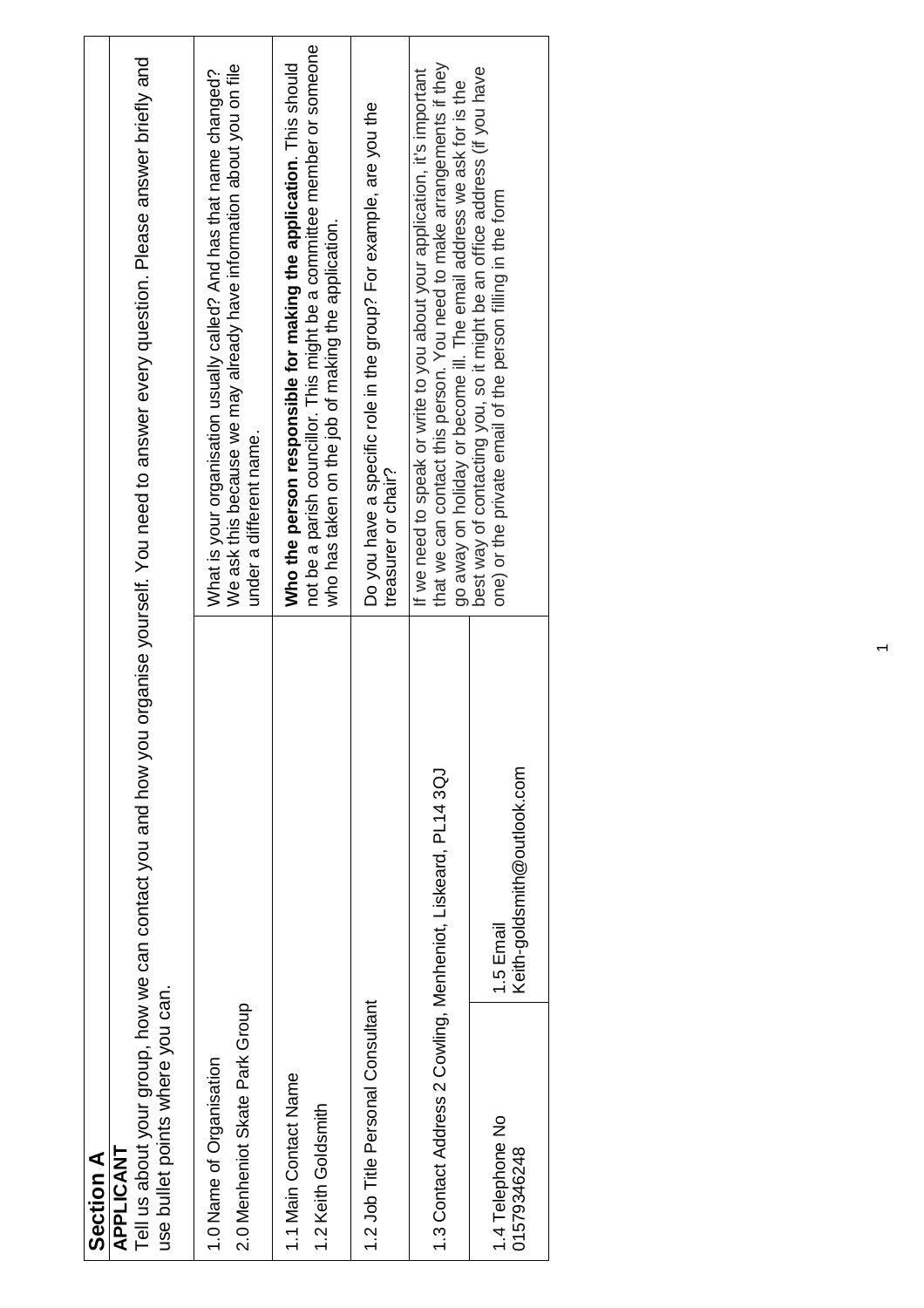| 3.0 Governance Arrangements:   Yes/No Parish Council Project |                                                     | We need to know how your group is organised and managed. If you have    |
|--------------------------------------------------------------|-----------------------------------------------------|-------------------------------------------------------------------------|
| Does the organisation have                                   |                                                     | a formal Constitution, send us a copy. If you are very recently formed, |
| a constitution?                                              | set up to make<br>If No, please explain how you are | you need to explain how you organise yourself and make decisions.       |
| ⊂<br>4                                                       | decisions.                                          | We cannot give grants to individual people.                             |
| 5.0 We are set up with                                       |                                                     |                                                                         |
| Personal Constultant Keith                                   |                                                     |                                                                         |
| Goldsmith                                                    |                                                     |                                                                         |
| 6.0 Chairperson Will Sneed                                   |                                                     |                                                                         |
| 7.0 Secretary / treasurer:                                   |                                                     |                                                                         |
| Demelza Medlen                                               |                                                     |                                                                         |
| 8.0 Planning adviser: Jim Cock                               |                                                     |                                                                         |
| 9.0 We organise ourselves by                                 |                                                     |                                                                         |
| having monthly meetings or                                   |                                                     |                                                                         |
| emails to each other and                                     |                                                     |                                                                         |
| when a decision is needed                                    |                                                     |                                                                         |
| to be made this happens at                                   |                                                     |                                                                         |
| a meeting. Where we will                                     |                                                     |                                                                         |
| discuss the issues and also                                  |                                                     |                                                                         |
| the next stages to be able                                   |                                                     |                                                                         |
| to complete this project.                                    |                                                     |                                                                         |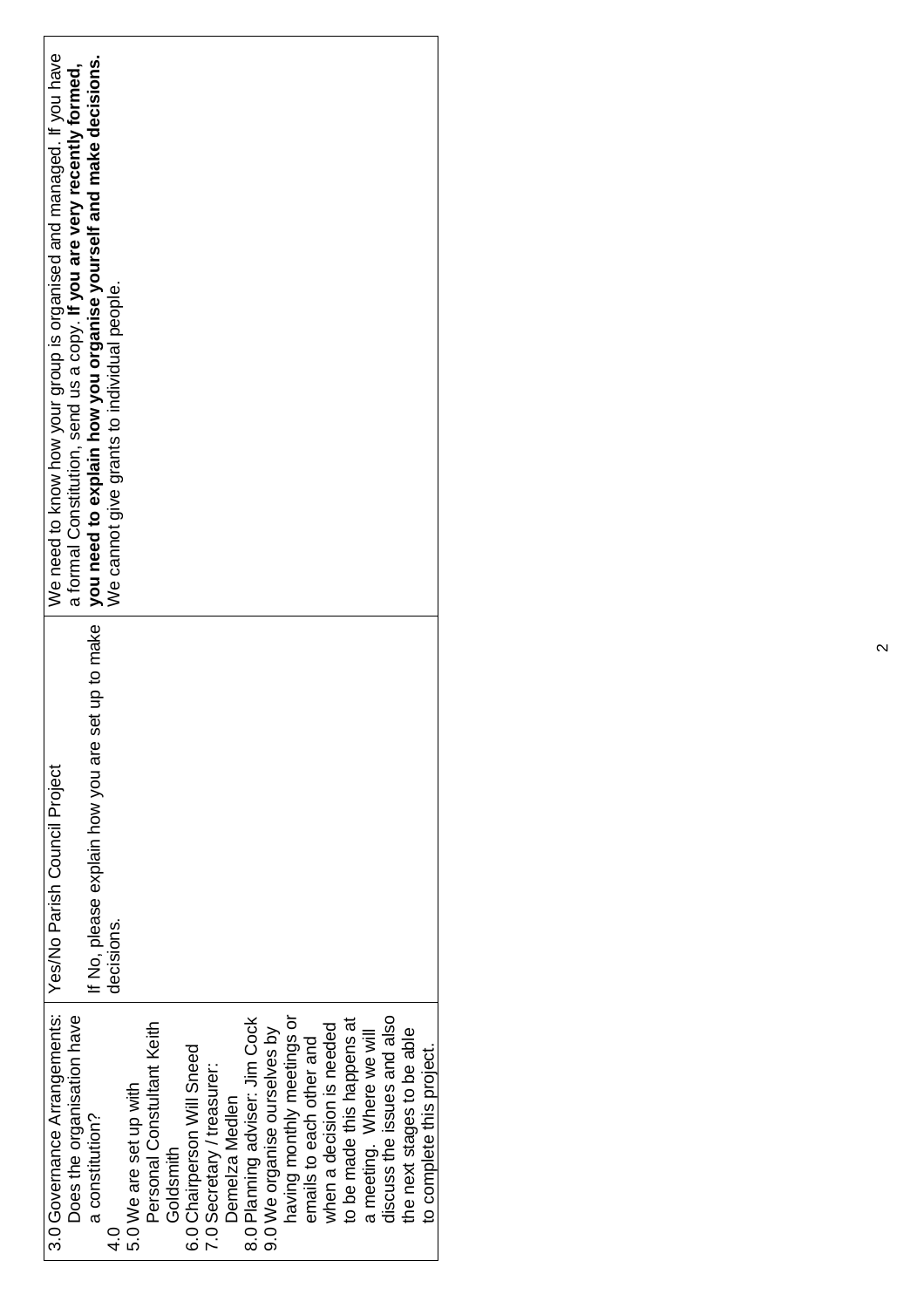| 2.1 Do you have a recent set of<br>accounts?                  | Yes/No                                                                      | We want to see how you manage your group's money and how much you<br>can contribute yourself. If your annual income is less than £500, you can |
|---------------------------------------------------------------|-----------------------------------------------------------------------------|------------------------------------------------------------------------------------------------------------------------------------------------|
| $\frac{1}{2}$                                                 | If Yes, please attach a copy with this application.                         | send us a statement of account. This should:                                                                                                   |
| Breakdown                                                     |                                                                             |                                                                                                                                                |
| Contingency £3000                                             | budget for<br>If No, you will need to prepare a                             | The period that the accounts cover (dates from and to. Usually one year)                                                                       |
| New substructure consisting of                                | your project so that the councillors can see                                | Your full income for the period                                                                                                                |
| <b>Drainage</b>                                               | what the overall cost is. It will also                                      | Your expenses                                                                                                                                  |
| Compaction                                                    | demonstrate to them that you have planned                                   | Your closing bank balance (less any bills remaining to be paid)                                                                                |
| Rebar                                                         | how you will manage your money. Everyone                                    |                                                                                                                                                |
| Metal edges                                                   | involved in managing your project needs to<br>agree this estimate of costs. |                                                                                                                                                |
| Form work                                                     |                                                                             |                                                                                                                                                |
| Laying of concrete total<br>£40,000                           |                                                                             |                                                                                                                                                |
| Earth mounding to form bank<br>£2000                          |                                                                             |                                                                                                                                                |
| Heres fencing to secure site                                  |                                                                             |                                                                                                                                                |
| £2000                                                         |                                                                             |                                                                                                                                                |
| Re conection of electric £5500                                |                                                                             |                                                                                                                                                |
| extra cost                                                    |                                                                             |                                                                                                                                                |
| Funding to be achieved by                                     |                                                                             |                                                                                                                                                |
| <b>MPC</b>                                                    |                                                                             |                                                                                                                                                |
| Biffa                                                         |                                                                             |                                                                                                                                                |
| All funding lottery funding<br>Samworth Brothers              |                                                                             |                                                                                                                                                |
| 2.2 Have you received any                                     | Yes/No                                                                      | We want to know how active you are at attracting funds from other                                                                              |
| grants or donations in the past                               |                                                                             | organisations, and to make sure that we do not duplicate the work of other                                                                     |
| 2 years?                                                      | If Yes, please tell us                                                      | people                                                                                                                                         |
| Yes                                                           | When you received the money, How much, Who                                  |                                                                                                                                                |
|                                                               | from, and what it was used for.                                             |                                                                                                                                                |
| Parish Council has given funds<br>£48.00 pre app planning and | PC has<br>Include here the money which the<br>already given to you.         |                                                                                                                                                |
| £90 printing expences for                                     |                                                                             |                                                                                                                                                |
| project                                                       |                                                                             |                                                                                                                                                |

 $\infty$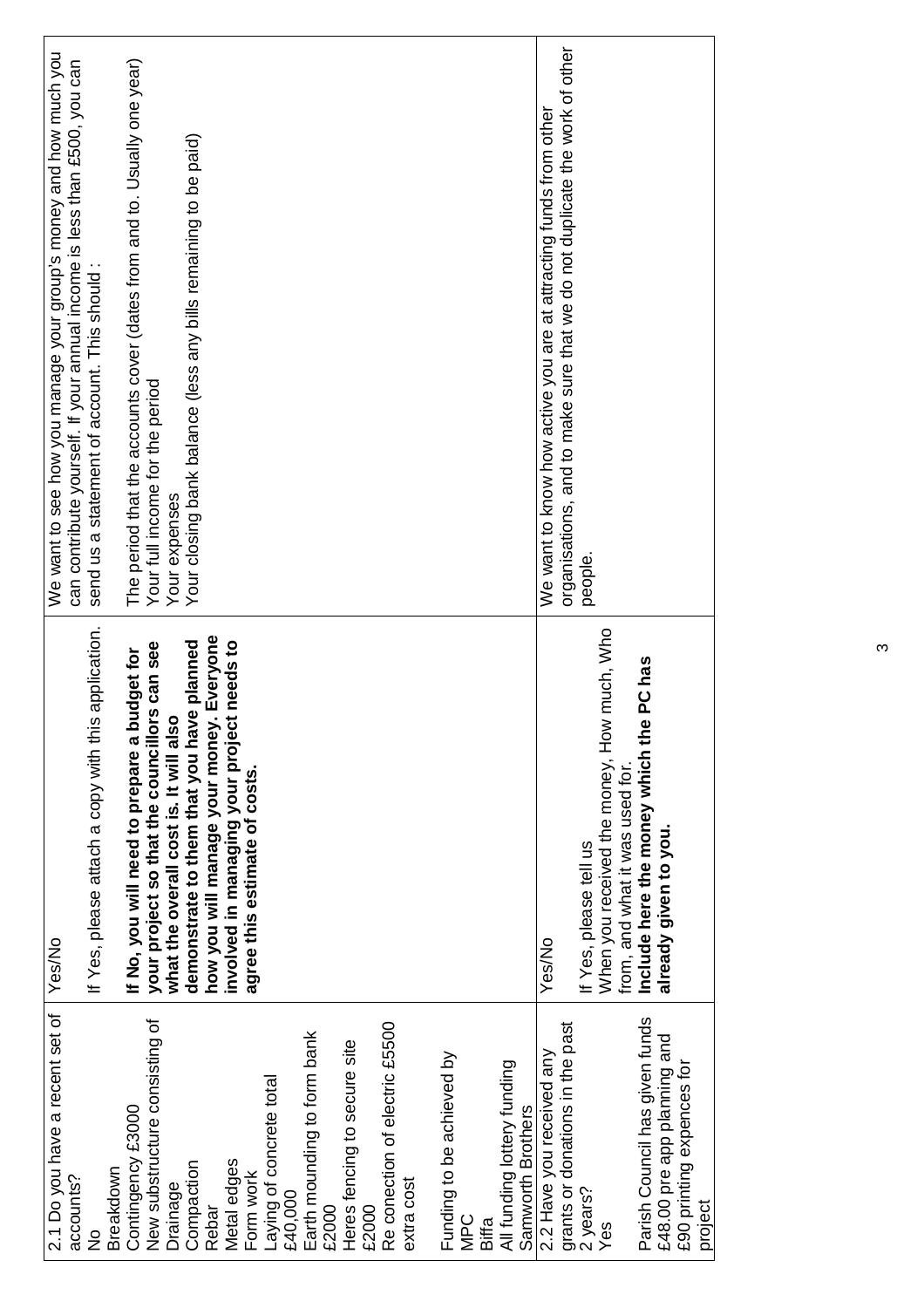| <b>Section B</b>                                                                                                                                                                                                                                     |                                                                                                                                                                |
|------------------------------------------------------------------------------------------------------------------------------------------------------------------------------------------------------------------------------------------------------|----------------------------------------------------------------------------------------------------------------------------------------------------------------|
| PROJECT DETAILS                                                                                                                                                                                                                                      |                                                                                                                                                                |
| Tell us about your event/project and how it will be organised                                                                                                                                                                                        |                                                                                                                                                                |
| Once planning application has been sent in, we will then be looking to raise funding money to commence the project this year.<br>Once funding is in place and planning has been approved, the work will commence taking about 8-10 weeks to complete |                                                                                                                                                                |
| We would need public liability insurance and would like the council to know how much extra that will be on top of the current public liability that is place at present.<br>The project would have no maintenance once it is finished,.              |                                                                                                                                                                |
| 1.0 What is the title of your event/project?<br>Multi functional skate park                                                                                                                                                                          | Does your event/project have a title yet? Make it short and simple. (eg<br>Food Market; replacing windows)                                                     |
|                                                                                                                                                                                                                                                      |                                                                                                                                                                |
| sport and<br>1.2 This is a single project on its own, and is to provide free recreation<br>1.1 Tell us about your project and what it does.                                                                                                          | $\frac{1}{18}$<br>Please describe (in less than 50 words) what your project is about.<br>part of a larger event/project? Or is it a single project on its own? |
| fitness to young old, male or female users.                                                                                                                                                                                                          |                                                                                                                                                                |
| This skate park is multi functional that you can use scooters, skate boards,<br>bikes, rollerskates. It provides a free outdoor activity for all.<br>.<br>ب                                                                                          |                                                                                                                                                                |
| 1.2 What is the start and finish date of your project?                                                                                                                                                                                               | When did you start planning this and when do you expect it to be                                                                                               |
| Started planning this in January 2018 expect it to be finished by October/<br>November 2018 at the latest                                                                                                                                            | completed?                                                                                                                                                     |
| 1.3 Where will the project be located? Menheniot Playing Field                                                                                                                                                                                       | This could be in a building or a site.                                                                                                                         |
|                                                                                                                                                                                                                                                      |                                                                                                                                                                |
| it will not<br>1.5 This skate park will have drainage, there for if bad weather or rain<br>1.4 What arrangements do you have in place if case of bad weather?                                                                                        | Councillors will want to know that the greatest number of people can use<br>it, and that the weather should not prevent them from using it. If bad             |
| inhibit the use of the skate park.                                                                                                                                                                                                                   | weather can prevent its use, is there anything you can do to reduce the                                                                                        |
|                                                                                                                                                                                                                                                      | impact?                                                                                                                                                        |
| of our<br>1.6 Explain how you will make your project accessible to all members<br>community                                                                                                                                                          | So that everyone has the best chance of using the skatepark, what will<br>you do to make it easier for them? We are thinking here of people who                |
| discriminate<br>Skate parks are used by men as women and children, it does not                                                                                                                                                                       | may have disabilities or who have responsibility as carers.                                                                                                    |
| between sexes it will have a demand from both male and female.                                                                                                                                                                                       |                                                                                                                                                                |
| 1.8 Please see attached report.                                                                                                                                                                                                                      | Images of skatepark users all seem to be male. Is there demand from<br>young women to use it? And how will you make sure they have an                          |
| We will have the skate park free to , but it will not be flood light so it is only able to<br>use in daylight hours.                                                                                                                                 | equal opportunity?                                                                                                                                             |
| The skate park is situated by Menheniot Primary School which currently has 160<br>children, who will use this as an afterschool activity and weekend as well as the                                                                                  |                                                                                                                                                                |
| older children / adults form Liskeard Community College. This will also attract                                                                                                                                                                      |                                                                                                                                                                |
| le near by<br>peoplefrom other villages as there is not a bowl shape skate park in th<br>villages.                                                                                                                                                   |                                                                                                                                                                |
| 1.6 What other groups or organisations are you working with?                                                                                                                                                                                         | We want to encourage different parts of the community to work together.                                                                                        |
| line Quarry<br>We are working with The Junk Yard, Young People Cornwall, Adrenal<br>Е.<br>Ц                                                                                                                                                          | Tell us what other groups are involved with you in the project.                                                                                                |
|                                                                                                                                                                                                                                                      |                                                                                                                                                                |

4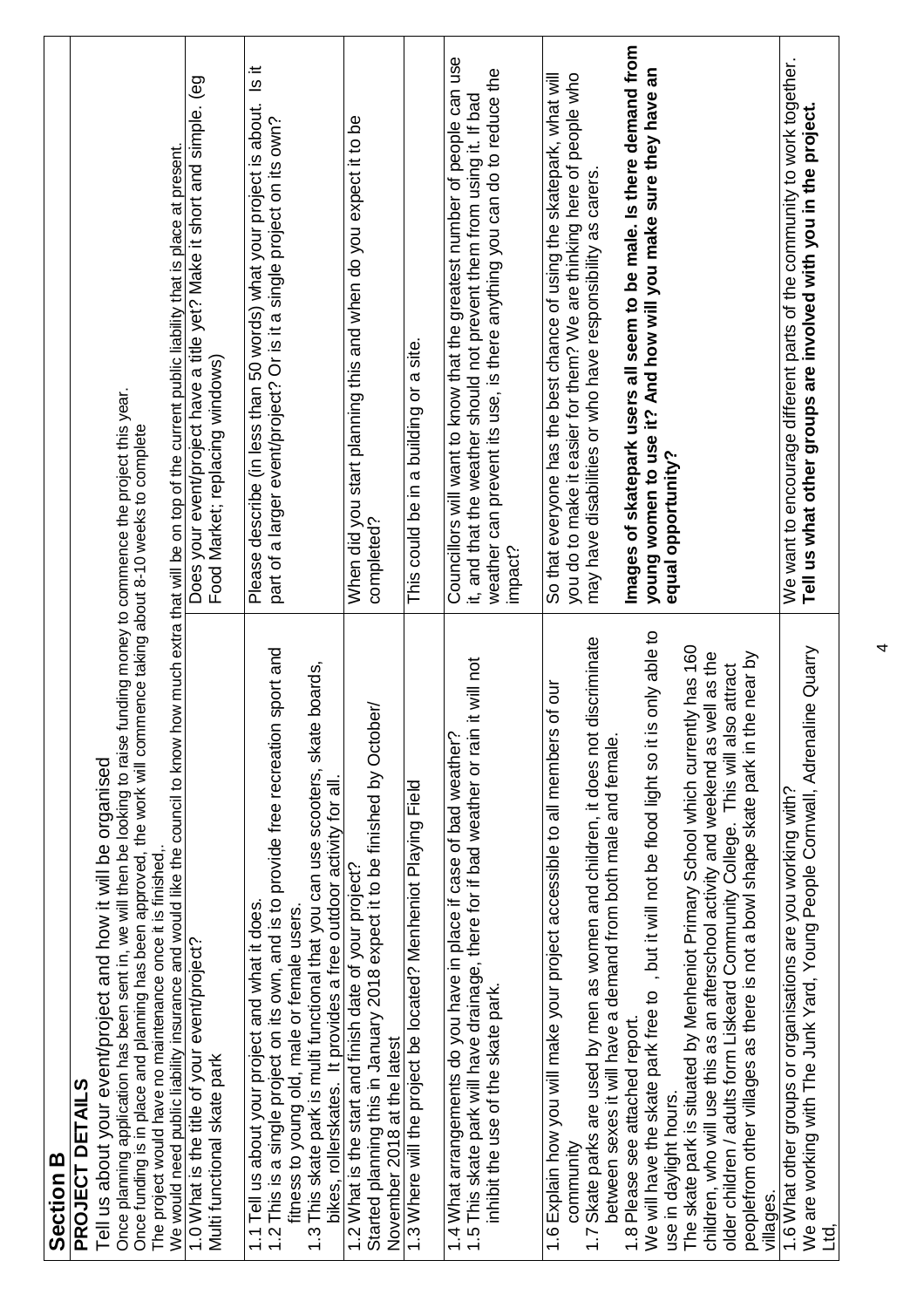| rimary School<br>Plus we<br>This is difficult to define numbers but as it will be next to Menheniot Pr<br>currently schooling 160 children the attraction will be a large number.<br>1.7 How many people do you expect to attract to your project?                                                                                                                                                                                                                                                                                                                                                                                                                                                                                                                                                                                                                                                                                                                                                                                                                                                       | Our funding is aimed at benefitting the most people, so we need to know<br>σ<br>how many people you expect will benefit. The figure you give can be<br>range, rather than an exact figure.                                                                                                                                                                                                                                                                                                                        |
|----------------------------------------------------------------------------------------------------------------------------------------------------------------------------------------------------------------------------------------------------------------------------------------------------------------------------------------------------------------------------------------------------------------------------------------------------------------------------------------------------------------------------------------------------------------------------------------------------------------------------------------------------------------------------------------------------------------------------------------------------------------------------------------------------------------------------------------------------------------------------------------------------------------------------------------------------------------------------------------------------------------------------------------------------------------------------------------------------------|-------------------------------------------------------------------------------------------------------------------------------------------------------------------------------------------------------------------------------------------------------------------------------------------------------------------------------------------------------------------------------------------------------------------------------------------------------------------------------------------------------------------|
| To attract people to the village we will hold an open day and also work with the<br>have the outside community that will attend to use the skate park<br>local paper to advertise the new skate park to our village.                                                                                                                                                                                                                                                                                                                                                                                                                                                                                                                                                                                                                                                                                                                                                                                                                                                                                     | You will need to look at your research to estimate how many people<br>from Menheniot are likely to use it, and how many from outside of<br>the parish.                                                                                                                                                                                                                                                                                                                                                            |
|                                                                                                                                                                                                                                                                                                                                                                                                                                                                                                                                                                                                                                                                                                                                                                                                                                                                                                                                                                                                                                                                                                          | What will you do to attract people to it?                                                                                                                                                                                                                                                                                                                                                                                                                                                                         |
| The skate park will not be supervised, but we can report numbers back to<br>1.9 How will you measure the numbers benefitting?<br>you from spot checks.<br>1.10                                                                                                                                                                                                                                                                                                                                                                                                                                                                                                                                                                                                                                                                                                                                                                                                                                                                                                                                           | Councillors will expect to know how many are actually using the facility, so<br>at some point, you will need to count the numbers of people on the park.                                                                                                                                                                                                                                                                                                                                                          |
|                                                                                                                                                                                                                                                                                                                                                                                                                                                                                                                                                                                                                                                                                                                                                                                                                                                                                                                                                                                                                                                                                                          | responsibility for counting the highest number of people using it during a<br>session. Or if you organise events, how many attend? This needs to be<br>If the park is going to be supervised, then that person might take<br>built into the management of the skatepark.                                                                                                                                                                                                                                          |
|                                                                                                                                                                                                                                                                                                                                                                                                                                                                                                                                                                                                                                                                                                                                                                                                                                                                                                                                                                                                                                                                                                          | You'll need this information to feedback to us afterwards, and for your<br>own sake, to know how successful you've been.                                                                                                                                                                                                                                                                                                                                                                                          |
| A lot of the people who came to the evening were from Menheniot Village itself and<br>current ones they have seen as this will be a bowl shape that goes into the ground<br>village actually think of the older teenagers, and beyond, to prevent them getting<br>the age of<br>Children and adults will benefit from this project, due to the research that I have<br>This will benefit the parish as it will give free recreation sport for young and old.<br>so there for noise pollution is at a minimum and there would be no height issue.<br>At the open evening two people voiced their concerns over noise pollution and<br>The people who attended the open evening said " it would be nice to see the<br>height but we had explained to them that this skate park is different from the<br>carried out that there is nothing for them to do in the village once past<br>This also help people socially interact with each other.<br>beyond like Bethany and some other rural villages.<br>1.9 Who will benefit from it and how?<br>board and getting into trouble"<br>the toddlers play park. | Describe what kind of people will benefit from the project. Is it a particular<br>community? Or a group of people? Do they come from an area you can<br>consultation to explain why you think the parish needs a skatepark, and<br>describe? What do they have in common that makes you want to serve<br>This is the part where you can use your research and results from your<br>them? This helps us understand the importance of the project.<br>how it will benefit the parish as well as individual skaters. |

## Section C **Section C**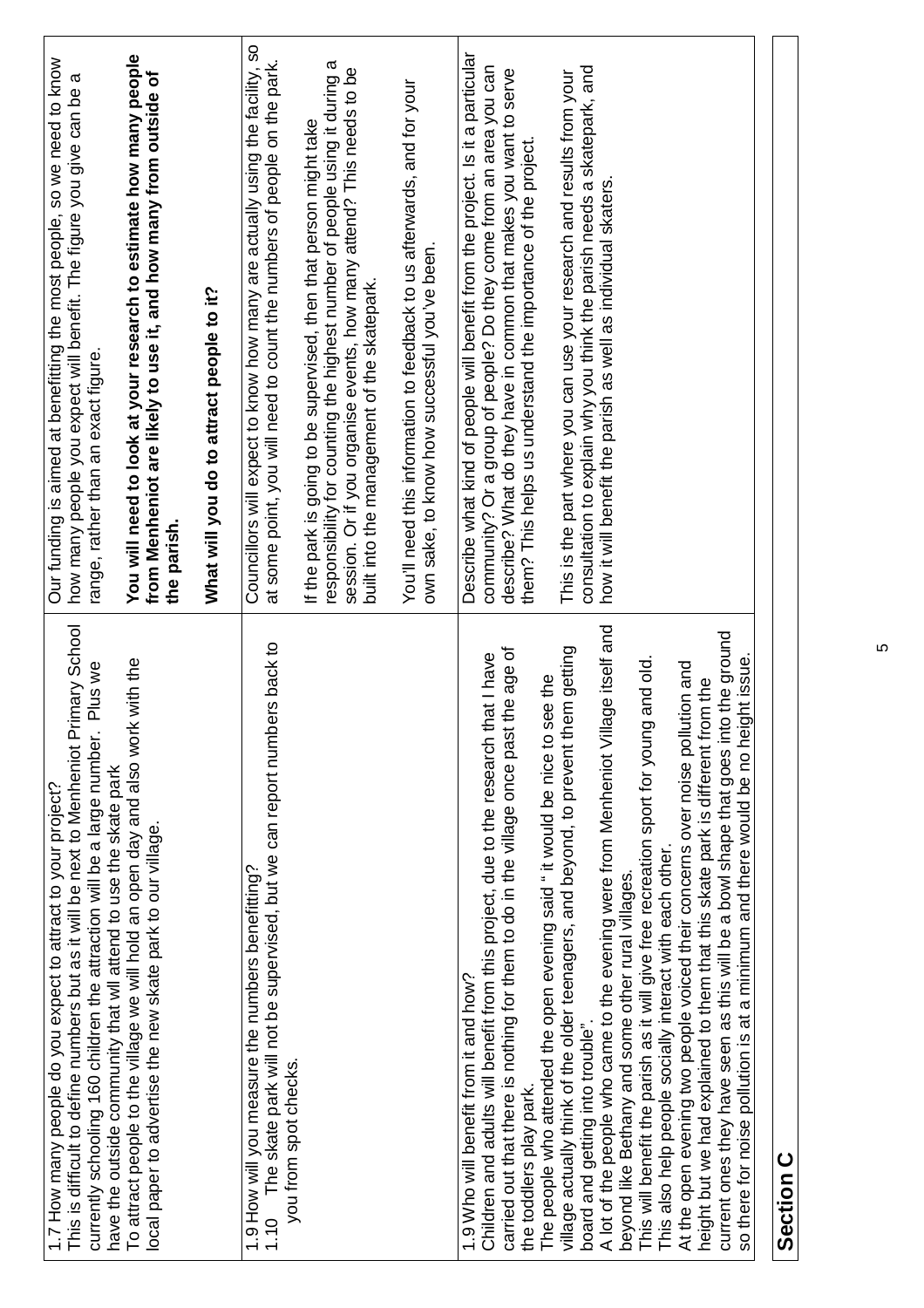| need to show us how you will get the most use out of it.<br><b>WHAT WILL YOU USE THE GRANT FOR</b>                                                                                                                                                                                                                                                                                                                                                                                                                                                                                                                                                                                                                                                                                                                                                                                                                                                                                                                                                                                                                                                                                                                              |         | items of equipment. If you want to use your grant as a contribution towards a larger piece of equipment that will be used in your project, you will<br>You can apply for funding for running costs; to buy or hire equipment; volunteer expenses; venue hire; insurance; publicity or purchasing small |
|---------------------------------------------------------------------------------------------------------------------------------------------------------------------------------------------------------------------------------------------------------------------------------------------------------------------------------------------------------------------------------------------------------------------------------------------------------------------------------------------------------------------------------------------------------------------------------------------------------------------------------------------------------------------------------------------------------------------------------------------------------------------------------------------------------------------------------------------------------------------------------------------------------------------------------------------------------------------------------------------------------------------------------------------------------------------------------------------------------------------------------------------------------------------------------------------------------------------------------|---------|--------------------------------------------------------------------------------------------------------------------------------------------------------------------------------------------------------------------------------------------------------------------------------------------------------|
| much is used. Use round numbers and include VAT.                                                                                                                                                                                                                                                                                                                                                                                                                                                                                                                                                                                                                                                                                                                                                                                                                                                                                                                                                                                                                                                                                                                                                                                |         | If you have quotations for a piece of equipment or a hire charge, use that. If you use estimates, the danger is that you may underestimate how                                                                                                                                                         |
| 1.1 Item                                                                                                                                                                                                                                                                                                                                                                                                                                                                                                                                                                                                                                                                                                                                                                                                                                                                                                                                                                                                                                                                                                                                                                                                                        | Cost £  | Use this section to expand on what your overall budget is. Use a separate                                                                                                                                                                                                                              |
| This will help to start the planning process, also to show that<br>we have support from our Parish Council. The rest of the                                                                                                                                                                                                                                                                                                                                                                                                                                                                                                                                                                                                                                                                                                                                                                                                                                                                                                                                                                                                                                                                                                     | 2000.00 | attachment if it's easier.                                                                                                                                                                                                                                                                             |
| The soil will not be taken away we will use this to form earth<br>money would go to help with the removal of soil ready for<br>the new Skate Park to be built.<br>mounding around the project.                                                                                                                                                                                                                                                                                                                                                                                                                                                                                                                                                                                                                                                                                                                                                                                                                                                                                                                                                                                                                                  |         | If you have an item that you want the council to pay for, highlight what that<br>is. It's easier for councillors to see what they have paid for rather than a<br>lump sum contribution.                                                                                                                |
|                                                                                                                                                                                                                                                                                                                                                                                                                                                                                                                                                                                                                                                                                                                                                                                                                                                                                                                                                                                                                                                                                                                                                                                                                                 |         | Once the park is open and running, will there be any running costs? Eg                                                                                                                                                                                                                                 |
| We would also like to hold an open day when the project is<br>groups that are supporting the projects like The Junk Yard,<br>Once the Skate park is open there will be no running costs<br>council can let us know what price that would be on top of<br>obtain other funding form companys, that we will go to, to<br>along to write a report on it and also for The Junk Yard to<br>completed and we will be asking the local paper to come<br>$\sigma$<br>We hope not to ask the council for any more funds in the<br>were awarded it then we will take those consideration on<br>future, but if you wish to put conditions on the grant if we<br>The breakdown of the project is attached on a separate<br>apart from insurance which we would like to know if the<br>If you awarded us the £2000 this will also help for us to<br>come and show and help people who have never used<br>skate park what to do and put a display on of what the<br>raise the funds as it shows that our Parish Council are<br>Publicity would be done via social media and the local<br>Local Youth Group, scouts and cubs.<br>the playing fields public libility<br>happy to support this project<br>possibilities are.<br>board.<br>sheet. |         | insurance, maintenance, publicity?                                                                                                                                                                                                                                                                     |